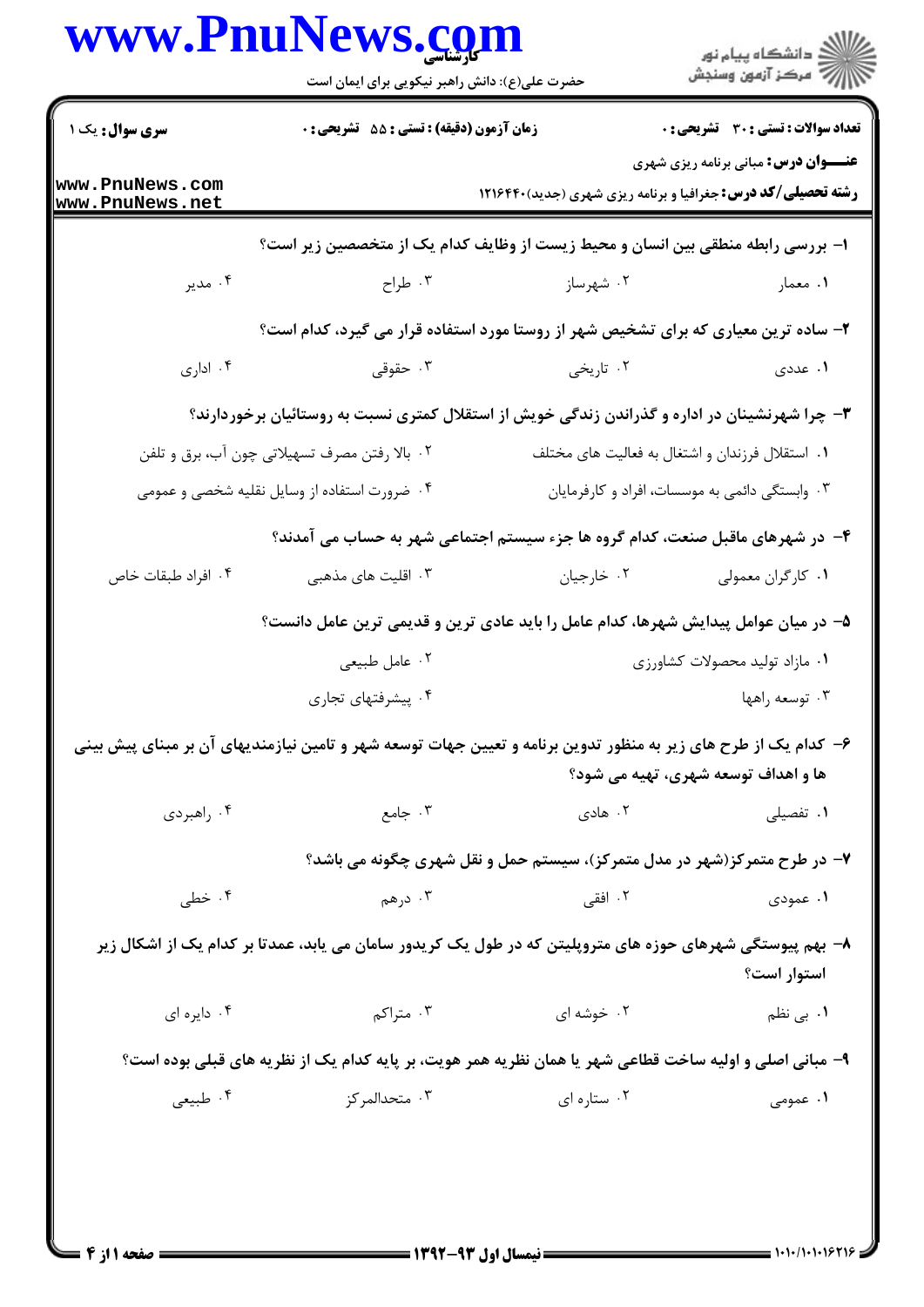| <b>سری سوال : ۱ یک</b><br>زمان آزمون (دقیقه) : تستی : 55 آتشریحی : 0<br><b>تعداد سوالات : تستي : 30 ٪ تشريحي : 0</b><br><b>عنـــوان درس:</b> مبانی برنامه ریزی شهری<br>www.PnuNews.com<br><b>رشته تحصیلی/کد درس:</b> جغرافیا و برنامه ریزی شهری (جدید)121646<br>www.PnuNews.net<br>۱۰- در طرح واحدهای خودیار کلرنس پری، شبکه های اصلی ارتباطی شهری در کدام بخش از محلات شهری قرار گرفته بود؟<br>۰۲ بخش های اصلی<br>٠١ محيط پيراموني محلات<br>۰۴ محیط داخلی<br>۰۳ در زیر تاسیسات<br>1۱– در طرح رادبرن، کدام یک از موارد زیر به عنوان برترین نقطه محله در نظر گرفته شده بود؟<br>۰۴ فروشگاه<br>۰۲ پارک<br>۰۳ سینما<br>۰۱ مدرسه<br>۱۲- در طرح گارنیه کدام یک از عناصر زیر بخش صنعتی را از قسمت اصلی شهر جدا می کرد؟<br>۰۴ جنگل طبیعی<br>۰۳ جاده کمربندی<br>۰۲ شاهراه اصلی<br>۰۱ کمربند سبز<br>۱۳- چه میزانی از وسعت ۲۴۰۰ هکتاری شهر پیشنهادی هاوارد، به مسکن اختصاص داشت؟<br>۰۴ یک ششم<br>۰۳ یک پنجم<br>۰۲ یک چهارم<br>۰۱ یک سوم<br>۱۴- طبق عقاید کامیلوزیته که در کتاب وی با عنوان شهرسازی ارائه شده است، چاره رفع مشکلات شهرهای بزرگ، بازگشت به<br>شیوه های هنری کدام دوره تاریخی زیر می باشد؟<br>۰۳ چین باستان مسلامی به نام اسلامی $\cdot$ ۴ . دوران اسلامی $\cdot$<br>۰۲ قرون وسطی<br>۰۱ عصر رنسانس<br>1۵– طبق نظر هنس بلومنفیلد، شعاع ناحیه ای شهرهای بزرگ و یا متروپل ها از نظر زمانی با وسایل نقلیه معمول، چند دقیقه<br>می باشد؟<br>۰. ۶۰ دقیقه<br>۰۰ ۵۰ دقیقه<br>۰۲ دقیقه<br>۰۱ ۲۰ دقیقه<br>۱۶- در ارتباط با مشکلات مساکن شهری، کدام گزینه صحیح به نظر می رسد؟<br>۰۱ مسکن به اندازه کافی در شهر وجود ندارد<br>۰۲ مساکن، نقشه های اندیشیده شده ای دارند<br>۰۳ مسائل فنی در مساکن رعایت نشده است<br>۰۴ مساکن، درآمد زیادی را مصرف می کنند<br>۱۷- با توجه به مبحث دور تسلسل در برنامه ریزی شهری، در بین مراحل پنجگانه معرفی شده، اقدام در کدام مرحله قرار دارد؟<br>۰۴ پنجم<br>۰۳ چهارم<br>۰۲ سوم<br>۰۱ دوم<br>۱۸– در احداث شبکه تأسیسات شهری توجه به کدام عامل از اهمیت بالاتری برخوردار می باشد؟<br>۰۴ سرعت باد<br>۰۳ عمق خاک<br>۰۲ شیب زمین<br>۰۱ فضای سبز | www.PnuNews.com | حضرت علی(ع): دانش راهبر نیکویی برای ایمان است | ڪ دانشڪاه پيام نور<br>//> مرڪز آزمون وسنڊش |  |
|----------------------------------------------------------------------------------------------------------------------------------------------------------------------------------------------------------------------------------------------------------------------------------------------------------------------------------------------------------------------------------------------------------------------------------------------------------------------------------------------------------------------------------------------------------------------------------------------------------------------------------------------------------------------------------------------------------------------------------------------------------------------------------------------------------------------------------------------------------------------------------------------------------------------------------------------------------------------------------------------------------------------------------------------------------------------------------------------------------------------------------------------------------------------------------------------------------------------------------------------------------------------------------------------------------------------------------------------------------------------------------------------------------------------------------------------------------------------------------------------------------------------------------------------------------------------------------------------------------------------------------------------------------------------------------------------------------------------------------------------------------------------------------------------------------------------------------------------------------------------------------------------------------------------------------------------------------------|-----------------|-----------------------------------------------|--------------------------------------------|--|
|                                                                                                                                                                                                                                                                                                                                                                                                                                                                                                                                                                                                                                                                                                                                                                                                                                                                                                                                                                                                                                                                                                                                                                                                                                                                                                                                                                                                                                                                                                                                                                                                                                                                                                                                                                                                                                                                                                                                                                |                 |                                               |                                            |  |
|                                                                                                                                                                                                                                                                                                                                                                                                                                                                                                                                                                                                                                                                                                                                                                                                                                                                                                                                                                                                                                                                                                                                                                                                                                                                                                                                                                                                                                                                                                                                                                                                                                                                                                                                                                                                                                                                                                                                                                |                 |                                               |                                            |  |
|                                                                                                                                                                                                                                                                                                                                                                                                                                                                                                                                                                                                                                                                                                                                                                                                                                                                                                                                                                                                                                                                                                                                                                                                                                                                                                                                                                                                                                                                                                                                                                                                                                                                                                                                                                                                                                                                                                                                                                |                 |                                               |                                            |  |
|                                                                                                                                                                                                                                                                                                                                                                                                                                                                                                                                                                                                                                                                                                                                                                                                                                                                                                                                                                                                                                                                                                                                                                                                                                                                                                                                                                                                                                                                                                                                                                                                                                                                                                                                                                                                                                                                                                                                                                |                 |                                               |                                            |  |
|                                                                                                                                                                                                                                                                                                                                                                                                                                                                                                                                                                                                                                                                                                                                                                                                                                                                                                                                                                                                                                                                                                                                                                                                                                                                                                                                                                                                                                                                                                                                                                                                                                                                                                                                                                                                                                                                                                                                                                |                 |                                               |                                            |  |
|                                                                                                                                                                                                                                                                                                                                                                                                                                                                                                                                                                                                                                                                                                                                                                                                                                                                                                                                                                                                                                                                                                                                                                                                                                                                                                                                                                                                                                                                                                                                                                                                                                                                                                                                                                                                                                                                                                                                                                |                 |                                               |                                            |  |
|                                                                                                                                                                                                                                                                                                                                                                                                                                                                                                                                                                                                                                                                                                                                                                                                                                                                                                                                                                                                                                                                                                                                                                                                                                                                                                                                                                                                                                                                                                                                                                                                                                                                                                                                                                                                                                                                                                                                                                |                 |                                               |                                            |  |
|                                                                                                                                                                                                                                                                                                                                                                                                                                                                                                                                                                                                                                                                                                                                                                                                                                                                                                                                                                                                                                                                                                                                                                                                                                                                                                                                                                                                                                                                                                                                                                                                                                                                                                                                                                                                                                                                                                                                                                |                 |                                               |                                            |  |
|                                                                                                                                                                                                                                                                                                                                                                                                                                                                                                                                                                                                                                                                                                                                                                                                                                                                                                                                                                                                                                                                                                                                                                                                                                                                                                                                                                                                                                                                                                                                                                                                                                                                                                                                                                                                                                                                                                                                                                |                 |                                               |                                            |  |
|                                                                                                                                                                                                                                                                                                                                                                                                                                                                                                                                                                                                                                                                                                                                                                                                                                                                                                                                                                                                                                                                                                                                                                                                                                                                                                                                                                                                                                                                                                                                                                                                                                                                                                                                                                                                                                                                                                                                                                |                 |                                               |                                            |  |
|                                                                                                                                                                                                                                                                                                                                                                                                                                                                                                                                                                                                                                                                                                                                                                                                                                                                                                                                                                                                                                                                                                                                                                                                                                                                                                                                                                                                                                                                                                                                                                                                                                                                                                                                                                                                                                                                                                                                                                |                 |                                               |                                            |  |
|                                                                                                                                                                                                                                                                                                                                                                                                                                                                                                                                                                                                                                                                                                                                                                                                                                                                                                                                                                                                                                                                                                                                                                                                                                                                                                                                                                                                                                                                                                                                                                                                                                                                                                                                                                                                                                                                                                                                                                |                 |                                               |                                            |  |
|                                                                                                                                                                                                                                                                                                                                                                                                                                                                                                                                                                                                                                                                                                                                                                                                                                                                                                                                                                                                                                                                                                                                                                                                                                                                                                                                                                                                                                                                                                                                                                                                                                                                                                                                                                                                                                                                                                                                                                |                 |                                               |                                            |  |
|                                                                                                                                                                                                                                                                                                                                                                                                                                                                                                                                                                                                                                                                                                                                                                                                                                                                                                                                                                                                                                                                                                                                                                                                                                                                                                                                                                                                                                                                                                                                                                                                                                                                                                                                                                                                                                                                                                                                                                |                 |                                               |                                            |  |
|                                                                                                                                                                                                                                                                                                                                                                                                                                                                                                                                                                                                                                                                                                                                                                                                                                                                                                                                                                                                                                                                                                                                                                                                                                                                                                                                                                                                                                                                                                                                                                                                                                                                                                                                                                                                                                                                                                                                                                |                 |                                               |                                            |  |
|                                                                                                                                                                                                                                                                                                                                                                                                                                                                                                                                                                                                                                                                                                                                                                                                                                                                                                                                                                                                                                                                                                                                                                                                                                                                                                                                                                                                                                                                                                                                                                                                                                                                                                                                                                                                                                                                                                                                                                |                 |                                               |                                            |  |
|                                                                                                                                                                                                                                                                                                                                                                                                                                                                                                                                                                                                                                                                                                                                                                                                                                                                                                                                                                                                                                                                                                                                                                                                                                                                                                                                                                                                                                                                                                                                                                                                                                                                                                                                                                                                                                                                                                                                                                |                 |                                               |                                            |  |
|                                                                                                                                                                                                                                                                                                                                                                                                                                                                                                                                                                                                                                                                                                                                                                                                                                                                                                                                                                                                                                                                                                                                                                                                                                                                                                                                                                                                                                                                                                                                                                                                                                                                                                                                                                                                                                                                                                                                                                |                 |                                               |                                            |  |
|                                                                                                                                                                                                                                                                                                                                                                                                                                                                                                                                                                                                                                                                                                                                                                                                                                                                                                                                                                                                                                                                                                                                                                                                                                                                                                                                                                                                                                                                                                                                                                                                                                                                                                                                                                                                                                                                                                                                                                |                 |                                               |                                            |  |
|                                                                                                                                                                                                                                                                                                                                                                                                                                                                                                                                                                                                                                                                                                                                                                                                                                                                                                                                                                                                                                                                                                                                                                                                                                                                                                                                                                                                                                                                                                                                                                                                                                                                                                                                                                                                                                                                                                                                                                |                 |                                               |                                            |  |
|                                                                                                                                                                                                                                                                                                                                                                                                                                                                                                                                                                                                                                                                                                                                                                                                                                                                                                                                                                                                                                                                                                                                                                                                                                                                                                                                                                                                                                                                                                                                                                                                                                                                                                                                                                                                                                                                                                                                                                |                 |                                               |                                            |  |
|                                                                                                                                                                                                                                                                                                                                                                                                                                                                                                                                                                                                                                                                                                                                                                                                                                                                                                                                                                                                                                                                                                                                                                                                                                                                                                                                                                                                                                                                                                                                                                                                                                                                                                                                                                                                                                                                                                                                                                |                 |                                               |                                            |  |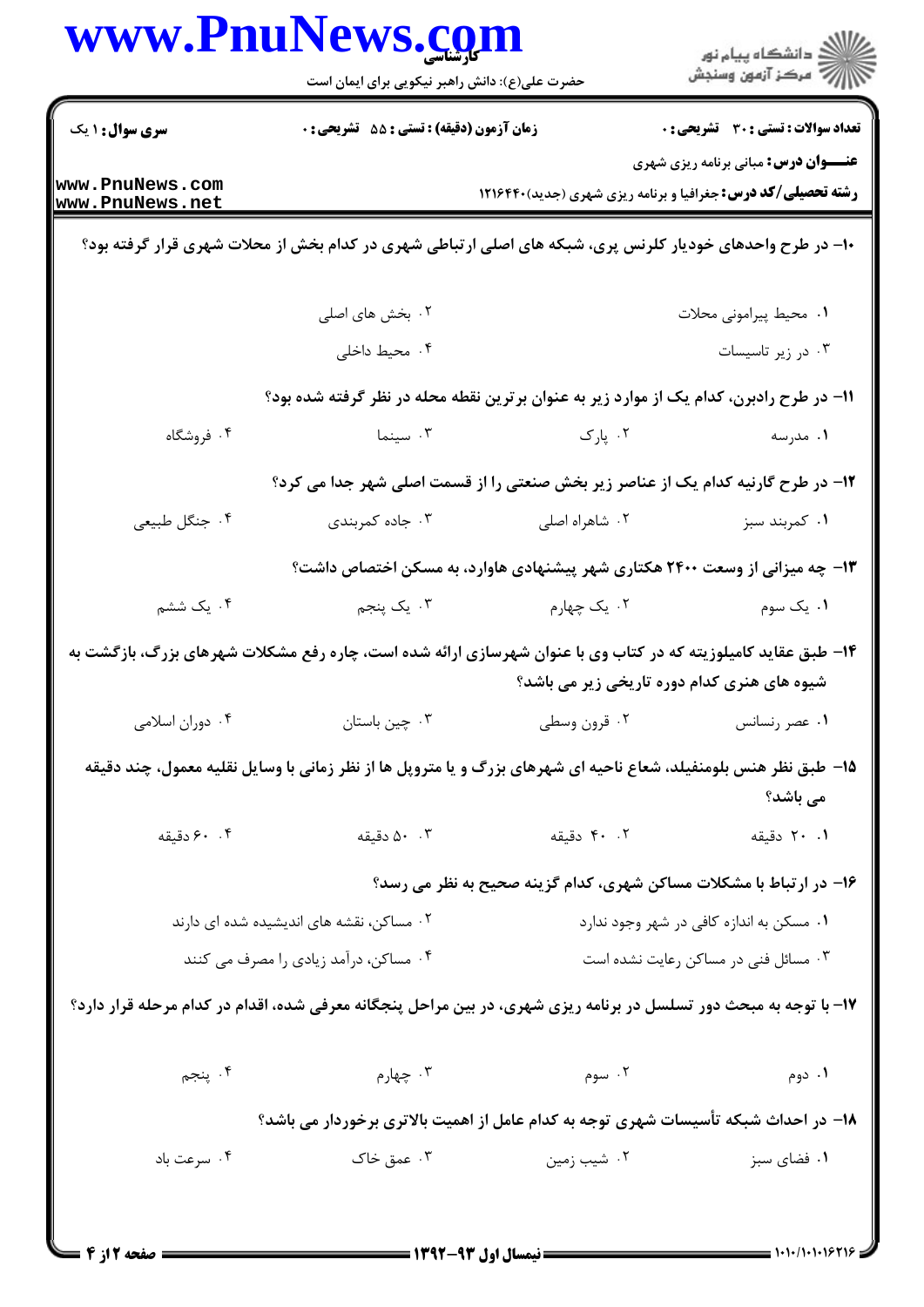|                                                                                                                   | حضرت علی(ع): دانش راهبر نیکویی برای ایمان است |                                                                                                                    | ر<br>اي دانشڪاه پيام نور<br>اي                                                                                    |
|-------------------------------------------------------------------------------------------------------------------|-----------------------------------------------|--------------------------------------------------------------------------------------------------------------------|-------------------------------------------------------------------------------------------------------------------|
| <b>سری سوال : ۱ یک</b>                                                                                            | زمان آزمون (دقیقه) : تستی : 55 آتشریحی : 0    |                                                                                                                    | <b>تعداد سوالات : تستی : 30 ٪ تشریحی : 0</b>                                                                      |
| www.PnuNews.com<br>www.PnuNews.net                                                                                |                                               |                                                                                                                    | <b>عنـــوان درس:</b> مبانی برنامه ریزی شهری<br><b>رشته تحصیلی/کد درس:</b> جغرافیا و برنامه ریزی شهری (جدید)۲۱۶۴۴۰ |
|                                                                                                                   |                                               | ۱۹- کدام یک از گزینه های زیر، نشان دهنده اساس تشکیل و به وجود آوردنده محلات(شهری) می باشد؟                         |                                                                                                                   |
| ۰۴ مردم                                                                                                           |                                               | ۰۲ خیابان مسلمان است. تخانه                                                                                        | ۰۱ جمعیت                                                                                                          |
|                                                                                                                   |                                               | +۲- در آیین نامه تفکیک زمین، رعایت کدام یک از موارد زیر ضرورت بیشتری دارد؟                                         |                                                                                                                   |
| ۰۴ توافق با طرح جامع                                                                                              | ۰۳ سرعت و زمان کار                            | ۰۲ تاکید بر ارتفاع                                                                                                 | ۰۱ توجه به وسعت                                                                                                   |
|                                                                                                                   |                                               | <b>۲۱</b> – طبق معیارهای موجود در شهرهای ایران، شعاع دسترسی به مراکز آتش نشانی چند کیلومتر تعیین می شود؟           |                                                                                                                   |
| $9.5\,$ ۵ ، ۴                                                                                                     |                                               | ו. ז"ם ל' מ"ס אין ל' ז"ם ל' מ"ס מ"ס ל' מ"ס ל' מ"ס מ"ס ל' מ"ס ל' מ"ס ל' מ"ס ל' מ"ס ל' מ"ס ל' מ"ס ל' מ               |                                                                                                                   |
|                                                                                                                   |                                               | <b>۲۲</b> - در مبحث تعیین حدود ناحیه ها و محله های شهری، اولین قدم به کدام مورد زیر اشاره دارد؟                    |                                                                                                                   |
| ۰۴ تامين اعتبارات                                                                                                 | ۰۳ بررسی قابلیت ها                            | ۰۲ مطالعه وضع موجود                                                                                                | ٠١. شناخت تجهيزات                                                                                                 |
|                                                                                                                   |                                               | ۲۳– در صورتی که حدود هزار نفر جمعیت در محدوده ای به وسعت چهار هکتار سکونت داشته باشند، تراکم جمعیت در هر           | هکتار چند نفر خواهد بود؟                                                                                          |
| $Y \Delta$ . $\phi$                                                                                               |                                               | $10.7$ $0.7$ $0.7$ $0.1$                                                                                           |                                                                                                                   |
|                                                                                                                   |                                               | ۲۴- در طرح های آینده شهری معمولاً تعداد جمعیت در چه مقاطع زمانی مشخص می گردد؟                                      |                                                                                                                   |
| ۰۴ یک ساله                                                                                                        | ۰۳ پنج ساله                                   | ۰۲ سه ساله                                                                                                         | ۰۱ دو ساله                                                                                                        |
| ۲۵– در مطالعات مربوط به طرح جامع شهر، پنج مرحله مختلف مورد توجه قرار می گیرد، بر این اساس، اولین مرحله به کدام یک |                                               |                                                                                                                    | از بخش های زیر مربوط می باشد؟                                                                                     |
| ۰۴ سازماندهی اولیه                                                                                                | ۰۳ تعيين ضوابط اجرا                           | ۰۲ مطالعه وضع موجود                                                                                                | ٠١ تعيين راه حل ها                                                                                                |
|                                                                                                                   |                                               | ۲۶– در مطالعات وضع موجود شهر، ارائه نمودارهای مربوط به حرارت، رطوبت، بارندگی، گلباد و فشار هوا، در قالب کدام یک از | بخش های زیر مد نظر قرار می گیرد؟                                                                                  |
| ۰۴ بررسی کلی شهر                                                                                                  | ۴. چگونگی دفع زباله                           | ۰۲ شرایط عمومی جو                                                                                                  | ٠١ طبيعي و جغرافيايي                                                                                              |
|                                                                                                                   |                                               | ۲۷- بررسی وضع مراکز آموزشی، بهداشتی و درمانی در کدام یک از مراحل مطالعه وضع موجود شهر به انجام می رسد؟             |                                                                                                                   |
| ۰۲ تعیین نحوه استفاده از مناطق شهر                                                                                |                                               |                                                                                                                    | ۰۱ مطالعه مراکز ادارای و موسسات فنی                                                                               |
|                                                                                                                   | ۰۴ بررسی تاسیسات و تجهیزات شهری               |                                                                                                                    | ۰۳ تهیه نقشه های کاربری اراضی شهر                                                                                 |
|                                                                                                                   |                                               | ۲۸- در کدام نقشه ها، تجهیزاتی مانند شبکه آب، برق و تلفن ًنشان داده می شود؟                                         |                                                                                                                   |
| ۰۴ پایه                                                                                                           | ۰۳ ثبتی                                       | ۰۲ عمومی                                                                                                           | ۰۱ مهندسی                                                                                                         |